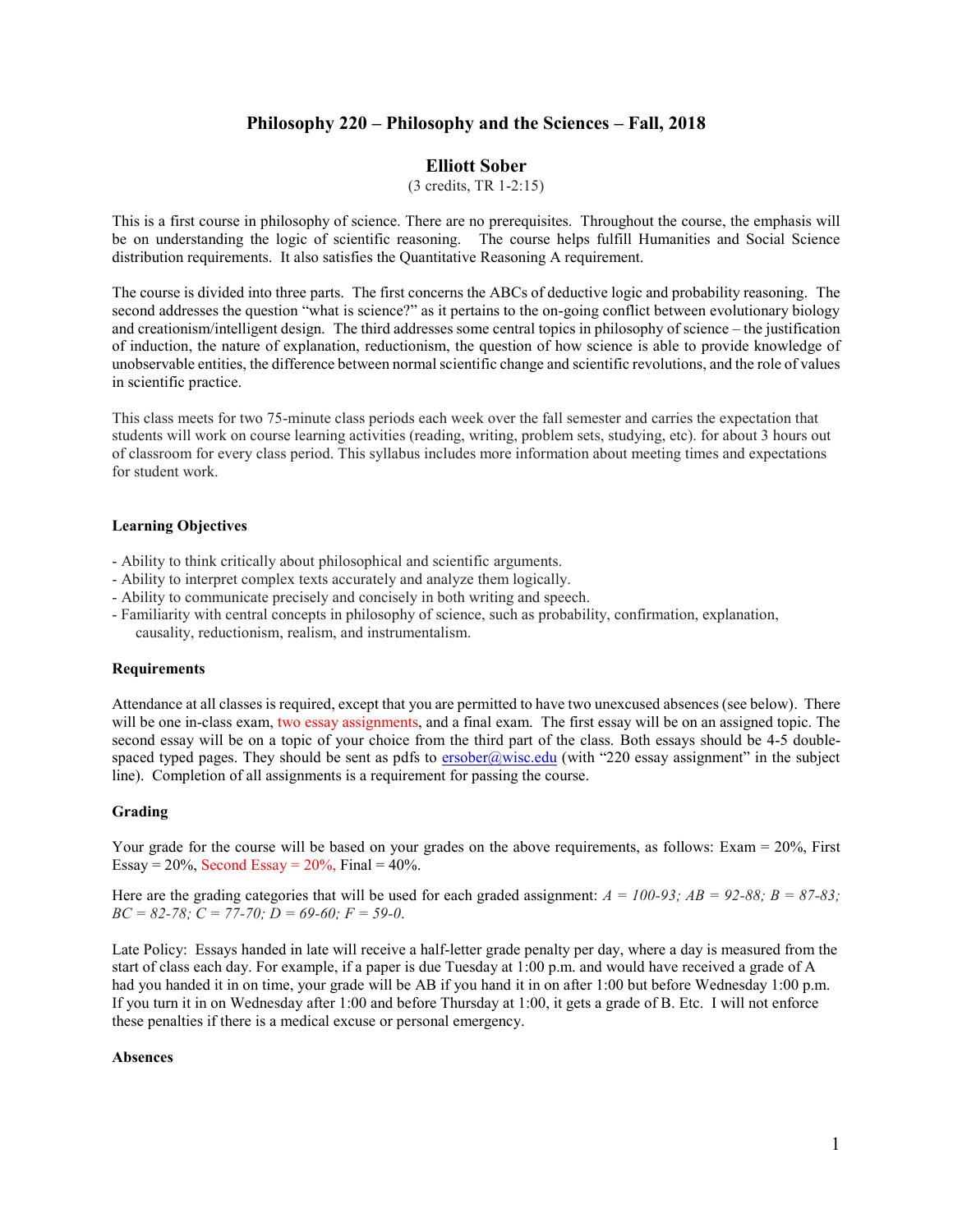You are allowed two unexcused absences during the semester, after which each absence will lower your grade. If you must miss class due to illness, religious observance, or for some other valid reason, please e-mail  $ersober@wise.edu.$  This will count as an excused absence.

## **Getting Ready for Each Class Meeting**

Before each lecture, do the readings for the lecture, download the slides for that class meeting (which will be posted on the course dashboard at Learn@UW), and print them out (4 or 6 to a page, your choice). Read through the slides before you come to class and make note of which slides you have questions or comments about. Bring your printout of the slides to class, for you to take notes on. After each lecture, review the slides from the lecture and reread the reading assignment.

### **Electronic Devices**

Do not use phones or laptops during lectures. If you want to take notes, use paper.

### **Problems**

Students are encouraged, in this and all classes, to discuss problems concerning the teaching of this course with the instructor. If students wish to pursue a complaint with someone else, they should contact Jesse Steinberg, Assistant to the Chair, Philosophy Department, 5185 Helen C. White Hall, phone = 263-5162.

#### **Accommodations**

Every student should have an equal opportunity to participate in and benefit from this course. To that end, if you need to make special arrangements for receiving class materials or completing assignments because of a disability, please let me know, and I will work with you and the McBurney Disability Resource Center. You can find information about the McBurney Center on their web site (https://mcburney.wisc.edu/).

### **Academic Misconduct and Plagiarism**

Academic misconduct in any form - including plagiarizing from a published source or a classmate - will not be tolerated. I take academic integrity violations *very seriously*. Penalties for such violations will be adjudicated based upon the severity of the offence, and may range from a grade reduction on the assignment to failure of the course. For information about academic integrity and associated University policies see [https://www.students.wisc.edu/doso/academic-integrity/.](https://www.students.wisc.edu/doso/academic-integrity/)

### **Office Hours**

ES's office hours are Wednesday 1:30-3:30, or by appointment, in 5199 Helen C. White Hall. ES's email is ersober@wisc.edu.

### **Two Cancelled Class Meetings and Two Make-up Meetings**

The regular class meetings on September 6 and November 11 are cancelled. Two make-up sessions are scheduled on Sunday, October 14 and Thursday, December 13.

### **Books available at University Bookstore (and on reserve at College Library)**

Ian Hacking, *An Introduction to Probability and Inductive Logic*, Cambridge University Press, 2001. (= H) Samir Okasha, *Philosophy of Science – A Very Short Introduction*, Oxford University Press, 2<sup>nd</sup> edition, 2016 (= O).

| <b>Schedule of Readings and Assignments</b> |              |               |                 |  |  |  |  |
|---------------------------------------------|--------------|---------------|-----------------|--|--|--|--|
| Week                                        | <b>Dates</b> | <b>Topics</b> | <b>Readings</b> |  |  |  |  |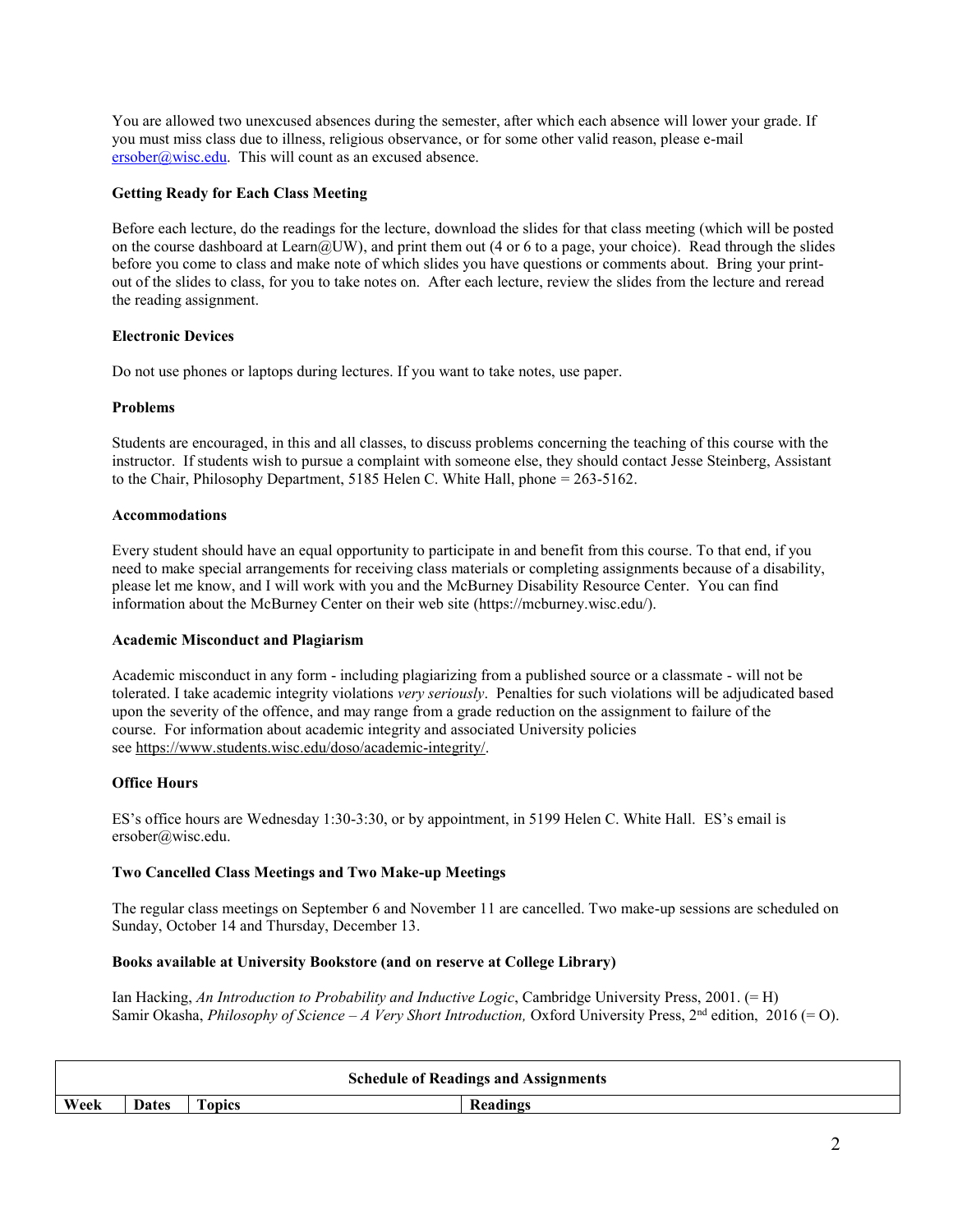|                | 9/6   | No class – make-up session is on 10/14                       |                                                                                                                                                                                                                                                                                                                                                                                                                                                                                               |
|----------------|-------|--------------------------------------------------------------|-----------------------------------------------------------------------------------------------------------------------------------------------------------------------------------------------------------------------------------------------------------------------------------------------------------------------------------------------------------------------------------------------------------------------------------------------------------------------------------------------|
| $\overline{2}$ | 9/11  | Deductive Logic                                              | $H$ (ch 1)                                                                                                                                                                                                                                                                                                                                                                                                                                                                                    |
| $\overline{2}$ | 9/13  | The ABCs of Probability                                      | H (chs 2,3,4)                                                                                                                                                                                                                                                                                                                                                                                                                                                                                 |
| $\mathfrak{Z}$ | 9/18  | The ABCs of Probability                                      | H (chs $5,6,7$ )                                                                                                                                                                                                                                                                                                                                                                                                                                                                              |
| $\mathfrak{Z}$ | 9/20  | Interpretations of Probability                               | $H$ (chs 11,12)                                                                                                                                                                                                                                                                                                                                                                                                                                                                               |
| $\overline{4}$ | 9/25  | Bayesianism, Principle of Indifference,<br>and Likelihoodism | H (ch 15), Sober, "A Probability Primer."                                                                                                                                                                                                                                                                                                                                                                                                                                                     |
| 4              | 9/27  | Significance tests                                           | H (chs 16,18).                                                                                                                                                                                                                                                                                                                                                                                                                                                                                |
|                |       |                                                              | David Colquhoun, "The Problem with p-values." Aeon, October                                                                                                                                                                                                                                                                                                                                                                                                                                   |
|                |       |                                                              | 11, 2016: https://aeon.co/essays/it-s-time-for-science-to-abandon-                                                                                                                                                                                                                                                                                                                                                                                                                            |
|                |       |                                                              | the-term-statistically-significant                                                                                                                                                                                                                                                                                                                                                                                                                                                            |
| 5              | 10/2  | Frequentism: Neyman-Pearson<br><b>Hypothesis Testing</b>     | H (chs 17,18)                                                                                                                                                                                                                                                                                                                                                                                                                                                                                 |
| 5              | 10/4  | Frequentism: Confidence Intervals                            | H(19)                                                                                                                                                                                                                                                                                                                                                                                                                                                                                         |
| 6              | 10/9  | Causation, Correlation, and<br>Randomized Controlled Trials  | Vladica Velickovic, "What Everyone Should Know about<br>Statistical Correlation." American Scientist, 2015,<br>http://www.americanscientist.org/issues/pub/what-<br>everyone-should-know-about-statistical-correlation.<br>Tyler Vigen, "Spurious Correlations,"<br>http://www.tylervigen.com/spurious-correlations<br>John Worrall, "Causality in Medicine - getting back to the Hill<br>top." Preventive Medicine (2011), 53: 235-238.<br>Wikipedia article on "Randomized Control Trials." |
| 6              | 10/11 | The Replication Crisis                                       | Regina Nuzzo, "Scientific Method: Statistical Errors." Nature<br>2014, 150-152.<br>Christie Aschwanden, "Science isn't Broken," 2015,<br>http://fivethirtyeight.com/features/science-isntbroken/                                                                                                                                                                                                                                                                                              |
|                | 10/14 | <b>Make-up session #1</b>                                    | review for first exam                                                                                                                                                                                                                                                                                                                                                                                                                                                                         |
| $\overline{7}$ | 10/16 | <b>First Exam</b>                                            |                                                                                                                                                                                                                                                                                                                                                                                                                                                                                               |
| $\overline{7}$ | 10/18 | The Design Argument, the<br>Problem of Imperfect Adaptations | William Paley, excerpt from Natural Theology, 1802.<br>Stephen Jay Gould, "The Panda's Thumb." In The Panda's Thumb,<br>Norton, 1980, pp. 19-26.<br>"Evolution" and "Natural Selection" in Wikipedia.<br>Del Ratzsch and Jeffrey Koperski, "Teleological Arguments for<br>God's Existence," Stanford Encyclopedia of Philosophy.                                                                                                                                                              |
| 8              | 10/23 | Evolutionary Theory and Irreducible<br>Complexity            | Michael Behe, "Irreducible Complexity - Obstacle to Darwinian<br>Evolution." In W. Dembski and M. Ruse (eds.), Debating<br><i>Design - from Darwin to DNA</i> . Cambridge University<br>Press, 2007, pp. 352-370.<br>Allen Orr, "Darwin v. Intelligent Design (Again) - the latest attack<br>on evolution is cleverly argued, biologically informed -<br>and wrong." Boston Review, December/January,<br>1997: http://bostonreview.mit.edu/                                                   |
| 8              | 10/25 | Karl Popper and the Demarcation<br>Problem                   | O, ch 1.<br>Sober, "What's wrong with ID?" (on Sober's web site)<br>Wikipedia article on demarcation problem:<br>https://en.wikipedia.org/wiki/Demarcation problem                                                                                                                                                                                                                                                                                                                            |
| 9              | 10/30 | McLean v Arkansas and Methodological<br>Naturalism           | "Establishment Clause" in Wikipedia.<br>Michael Ruse, "Witness Testimony Sheet, McLean v Arkansas."<br>Larry Laudan, "The Demise of the Demarcation Problem"<br>and "Science at the Bar." Michael Ruse, "Pro Judice."<br>Laudan, "More on Creationism." In But is it Science?<br>Prometheus Books, 1996.<br>Sober, "Why Methodological Naturalism?" (on Sober's web site).                                                                                                                    |